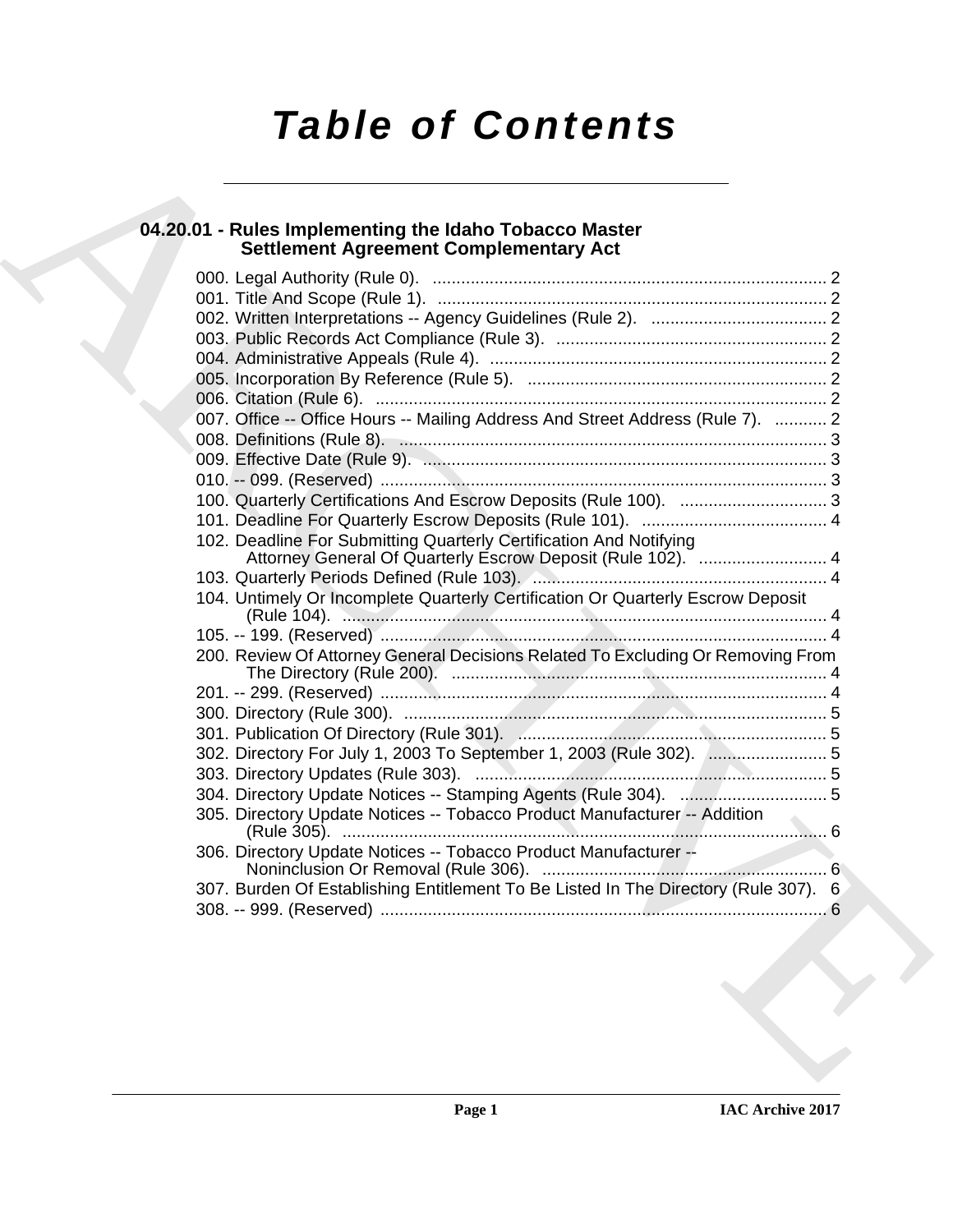#### **IDAPA 04 TITLE 20 CHAPTER 01**

#### <span id="page-1-0"></span>**04.20.01 - RULES IMPLEMENTING THE IDAHO TOBACCO MASTER SETTLEMENT AGREEMENT COMPLEMENTARY ACT**

#### **Subchapter A -- General Provisions and Definitions (Rules 0 through 99)**

#### <span id="page-1-1"></span>**000. LEGAL AUTHORITY (RULE 0).**

This chapter is adopted under the legal authority of Title 39, Chapter 84, Idaho Code. (3-20-04)

#### <span id="page-1-2"></span>**001. TITLE AND SCOPE (RULE 1).**

**01.** Title. The title of this chapter is "Rules Implementing the Idaho Tobacco Master Settlement ent Complementary Act." (3-20-04) Agreement Complementary Act."

**02. Scope**. This chapter has the following scope: (3-20-04)

**a.** These rules govern compliance with, and seek to implement, Idaho's Tobacco Master Settlement Agreement Complementary Act. (3-20-04)

**b.** These rules pertain to the sale, stamping and reporting of cigarettes in Idaho.  $(3-20-04)$ 

#### <span id="page-1-3"></span>**002. WRITTEN INTERPRETATIONS -- AGENCY GUIDELINES (RULE 2).**

**CHAPTER OT**<br> **CHAPTER ONE CHAPTER ONE CANNOT CONFORMATIVE ARCHIVE AND SETTLEMENT AGREEMENT COMPLEMENTARY ACT<br>
SUICH SHELL AUTHORITY (IICULE 0).<br>
THE CAN AUTHORITY (IICULE 0).<br>
THE CAN AUTHORITY (IICULE 0).<br>
THE CAN AUTHO** Written interpretations to these rules in the form of explanatory comments accompanying the notice of proposed rulemaking that originally proposed the rules and review of comments submitted in the rulemaking in the adoption of these rules are published in the Idaho Administrative Bulletin. Any memorandum of understanding or letters explaining the Attorney General's policies concerning administration of these rules will be maintained for public inspection. (3-20-04) inspection. (3-20-04)

#### <span id="page-1-4"></span>**003. PUBLIC RECORDS ACT COMPLIANCE (RULE 3).**

All filings submitted according to the procedures of this chapter are public records. Any memorandum of understanding or letter explaining the Attorney General's policies concerning administration of these rules are public records available for inspection.

#### <span id="page-1-5"></span>**004. ADMINISTRATIVE APPEALS (RULE 4).**

Except as provided by CAR 200 and Section 39-8407(1), Idaho Code, there is no provision for administrative appeals. (3-20-04)

#### <span id="page-1-6"></span>**005. INCORPORATION BY REFERENCE (RULE 5).**

No documents are incorporated by reference in this chapter. (3-20-04)

#### <span id="page-1-7"></span>**006. CITATION (RULE 6).**

The official citation of this chapter is IDAPA 04.20.01.000 et seq. For example, this section's citation is IDAPA 04.20.01.006. In documents submitted to the Attorney General or issued by the Attorney General, these rules may be cited as CAR (Complementary Act Rules) and rule number less leading zeroes. For example, this rule may be cited as  $CAR 6.$  (3-20-04)

#### <span id="page-1-8"></span>**007. OFFICE -- OFFICE HOURS -- MAILING ADDRESS AND STREET ADDRESS (RULE 7).**

**01. Address**. The Attorney General's mailing address is Attorney General, Room 210, Statehouse, Boise, Idaho 83720-0010. The Attorney General's street address is 700 West Jefferson, Room 210 of the Idaho Statehouse. (3-20-04)

**02. Telephone**. The Attorney General's telephone number is  $(208)$  334-2424. (3-20-04)

**Section 000 Page 2**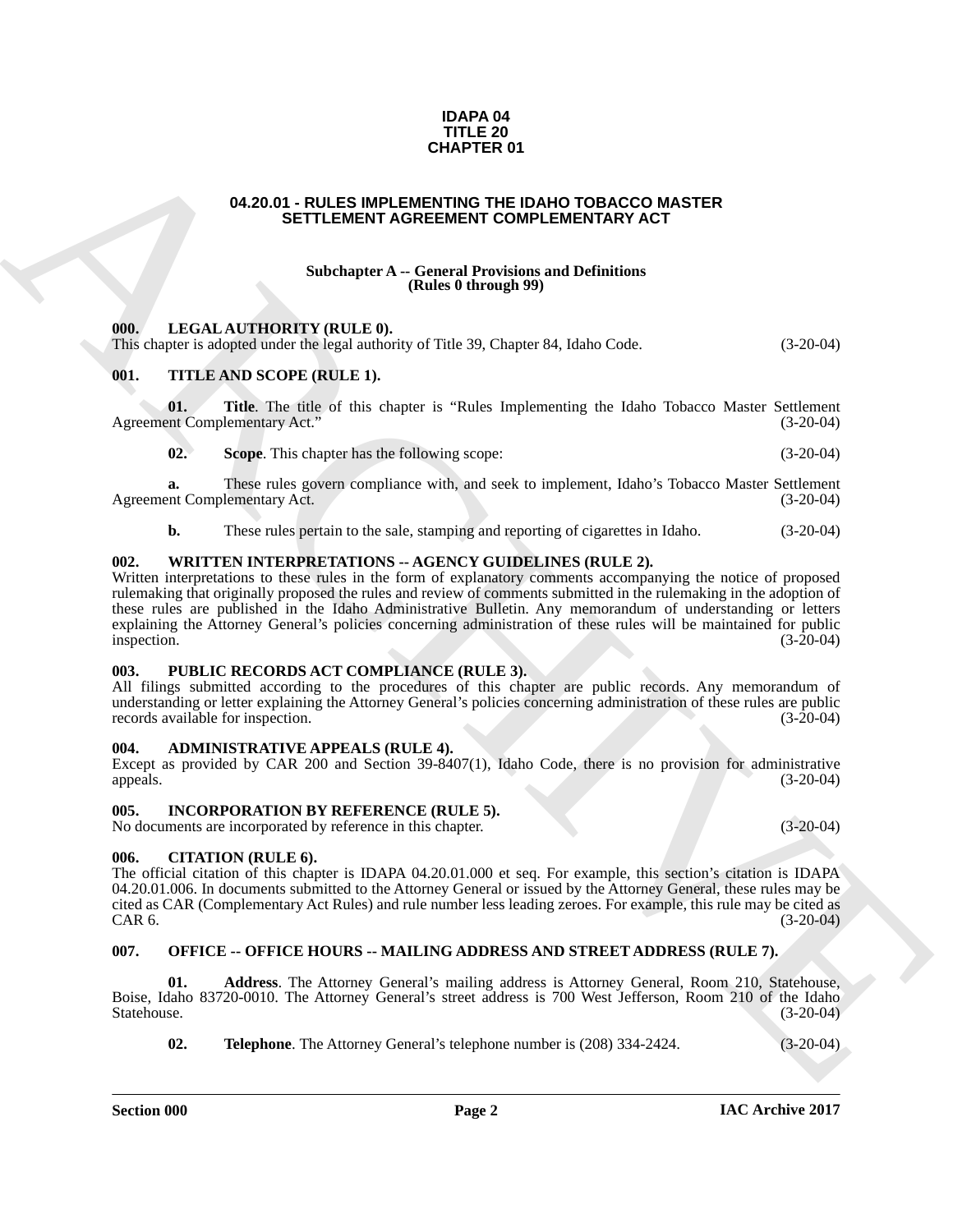#### **Section 008 Page 3**

#### **IAC Archive 2017**

#### *IDAHO ADMINISTRATIVE CODE IDAPA 04.20.01 - Rules Implementing the Idaho Tobacco Master Settlement Agreement Complementary Act*

**03. FAX**. The Attorney General's facsimile telephone number is (208) 334-2830. (3-20-04)

**04. Office Hours**. The Attorney General's office hours for accepting filings under this chapter are from 8 a.m. through 5 p.m., Monday through Friday, except state holidays. (3-20-04)

#### <span id="page-2-0"></span>**008. DEFINITIONS (RULE 8).**

As used in this chapter: (3-20-04)

<span id="page-2-4"></span>**01. Brand Family**. Brand family means all styles of cigarettes sold under the same trademark and differentiated from one another by means of additional modifiers or descriptors including, but not limited to, "menthol," "lights," "kings," and "100s," and includes any brand name (alone or in conjunction with any other word) trademark, logo, symbol, motto, selling message, recognizable pattern of colors, or any other indicia of product identification identical or similar to, or identifiable with, a previously known brand of cigarettes. (3-20-0 identification identical or similar to, or identifiable with, a previously known brand of cigarettes.

<span id="page-2-5"></span>**02.** Cigarette. Cigarette has the same meaning as that term is defined in Section 39-7802(d), Idaho (3-20-04) Code. (3-20-04)

<span id="page-2-6"></span>**03. Directory**. Directory means the Directory of Compliant Tobacco Product Manufacturers and Brands, as provided for by Section 39-8403(2), Idaho Code. (3-20-04)

<span id="page-2-7"></span>**04. Master Settlement Agreement**. Master settlement agreement has the same meaning as that term is n Section 39-7802(e), Idaho Code. (3-20-04) defined in Section  $39-7802(e)$ , Idaho Code.

<span id="page-2-8"></span>**05. Nonparticipating Manufacturer**. Nonparticipating manufacturer means any tobacco product manufacturer that is not a participating manufacturer. (3-20-04)

<span id="page-2-9"></span>**06.** Participating Manufacturer. Participating manufacturer has the same meaning as that term is n section II(ij) of the master settlement agreement and all amendments thereto. (3-20-04) defined in section  $II(ij)$  of the master settlement agreement and all amendments thereto.

<span id="page-2-10"></span>**07.** Qualified Escrow Fund. Qualified escrow fund has the same meaning as that term is defined in (3-20-04) (3-20-04) Section 39-7802(f), Idaho Code.

<span id="page-2-11"></span>**08. Stamping Agent**. Stamping agent means a person that is authorized or required to affix tax stamps to packages or other containers of cigarettes under Title 63, Chapter 25, Idaho Code. (3-20-04)

<span id="page-2-12"></span>**09. Tobacco Product Manufacturer**. Tobacco product manufacturer has the same meaning as that efined in Section 39-7802(i). Idaho Code. (3-20-04) term is defined in Section  $39-7802(i)$ , Idaho Code.

#### <span id="page-2-1"></span>**009. EFFECTIVE DATE (RULE 9).**

Unless otherwise indicated, the effective date of every rule in this chapter is July 1, 2003. (3-20-04)

#### <span id="page-2-2"></span>**010. -- 099. (RESERVED)**

#### **Subchapter B -- Quarterly Certifications and Escrow Deposits (Rules 100 through 199)**

#### <span id="page-2-3"></span>**100. QUARTERLY CERTIFICATIONS AND ESCROW DEPOSITS (RULE 100).**

Office of the Advance General Consells is since Settlement Agreement Complementary Act<br>
10. 1 KA. The Advance Universitytics consells the Monte of the S200 R (32-60)<br>
10. 1 KA. The Advance Universitytics consells the Mont To promote compliance with Section 39-7803(b), Idaho Code, the Attorney General may require nonparticipating manufacturers quarterly to certify their compliance with the Idaho tobacco master settlement agreement act. The Attorney General may also require nonparticipating manufacturers to make the escrow payments required by Section  $39-7803(b)$ , Idaho Code, in quarterly installments during the year in which the sales covered by such payments are made. This rule applies to nonparticipating manufacturers who meet any of the following criteria:  $(3-20-0$ made. This rule applies to nonparticipating manufacturers who meet any of the following criteria:

<span id="page-2-13"></span>**01.** No Previous Escrow Deposit. Nonparticipating manufacturers that have not previously ed and funded a qualified escrow fund in Idaho; (3-20-04) established and funded a qualified escrow fund in Idaho;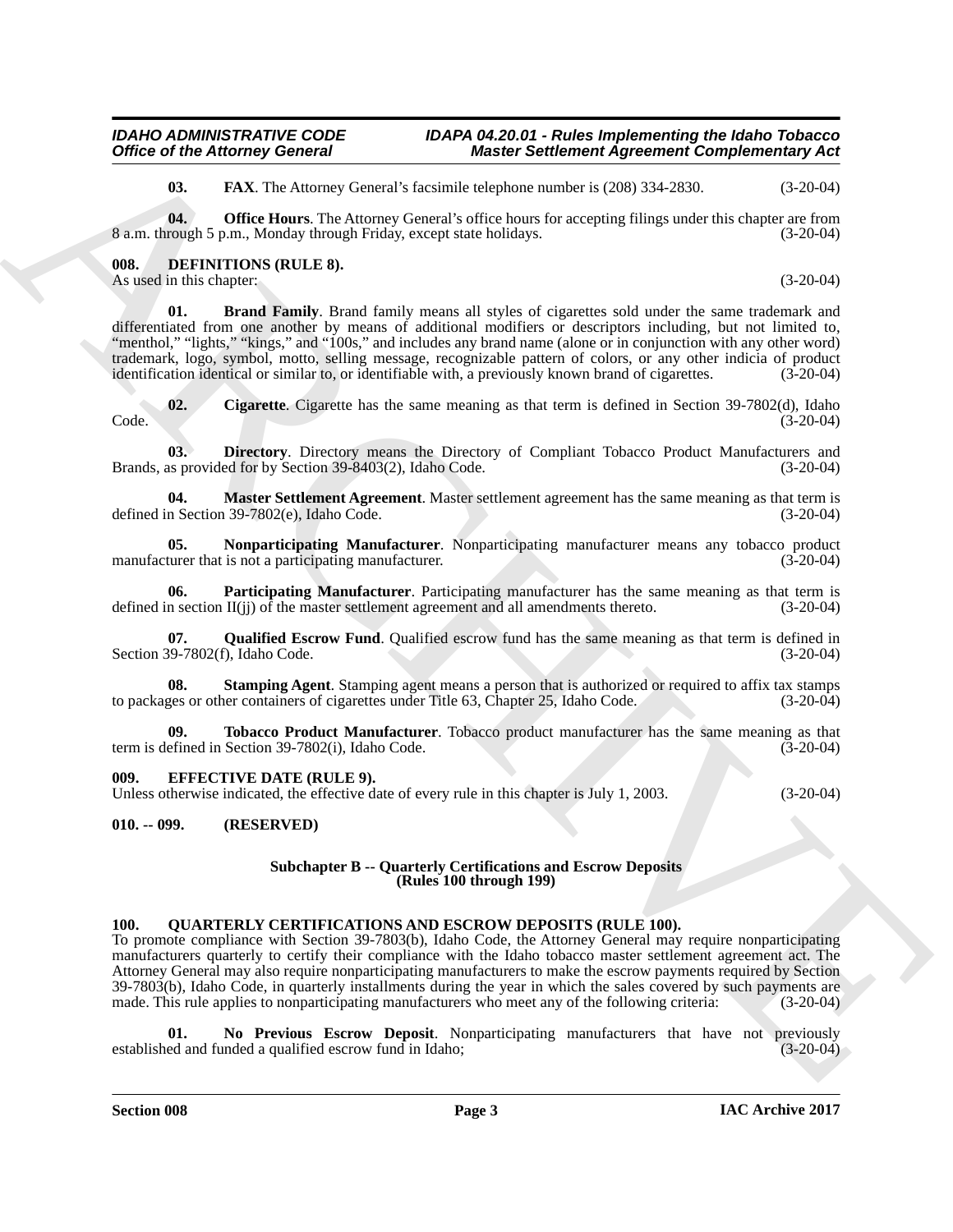#### *IDAHO ADMINISTRATIVE CODE IDAPA 04.20.01 - Rules Implementing the Idaho Tobacco Master Settlement Agreement Complementary Act*

<span id="page-3-10"></span>**02.** No Escrow Deposit for More Than One Year. Nonparticipating manufacturers that have not v escrow deposits for more than one (1) year: made any escrow deposits for more than one  $(1)$  year;

<span id="page-3-13"></span>**03. Untimely or Incomplete Deposits**. Nonparticipating manufacturers that have failed to make a timely and complete escrow deposit for any prior calendar year; (3-20-04)

<span id="page-3-12"></span>**04.** Outstanding Judgments. Nonparticipating manufacturers that have failed to pay any judgment, any civil penalty: (3-20-04) including any civil penalty;

<span id="page-3-9"></span>**05.** Large Sales Volume. Nonparticipating manufacturers that have more than one million six hundred (1,600,000) of their cigarettes sold during a quarter; and (3-20-04) thousand  $(1,600,000)$  of their cigarettes sold during a quarter; and

<span id="page-3-11"></span>**06.** Other Reasonable Cause. In addition to the reasons specified above, the Attorney General may require quarterly escrow deposits from a nonparticipating manufacturer if the Attorney General has reasonable cause to believe the nonparticipating manufacturer may not make its full required escrow deposit by April 15 of the year following the year in which the cigarettes sales were made. (3-20-04)

#### <span id="page-3-7"></span><span id="page-3-0"></span>**101. DEADLINE FOR QUARTERLY ESCROW DEPOSITS (RULE 101).**

Nonparticipating manufacturers who are required to make quarterly escrow deposits must do so no later than thirty (30) days after the end of the quarter in which the sales are made. For example, the deadline for making a quarterly escrow deposit for cigarette sales occurring in February is April 30 of the same year. (3-20-04) escrow deposit for cigarette sales occurring in February is April 30 of the same year.

#### <span id="page-3-8"></span><span id="page-3-1"></span>**102. DEADLINE FOR SUBMITTING QUARTERLY CERTIFICATION AND NOTIFYING ATTORNEY GENERAL OF QUARTERLY ESCROW DEPOSIT (RULE 102).**

Office of the Alternative Density Research Marcuso Completion of the state of the state of the state of the state of the state of the state of the state of the state of the state of the state of the state of the state of Nonparticipating manufacturers who are required to make quarterly escrow deposits, must provide the Attorney General with official notification of the quarterly escrow deposit no later than ten (10) days after the deadline for which an escrow deposit is required. Nonparticipating manufacturers must also provide their quarterly certifications within the same deadline. For example, the deadline for certifying and officially notifying the Attorney General of a quarterly escrow deposit for sales of cigarettes that occurred in February is May 10 of the same year. (3-20-04)

#### <span id="page-3-14"></span><span id="page-3-2"></span>**103. QUARTERLY PERIODS DEFINED (RULE 103).**

For purposes of this subchapter, the calendar year shall be divided into the following quarters: January 1 through March 31; April 1 through June 30; July 1 through September 30; and October 1 through December 31. (3-20-04)

#### <span id="page-3-16"></span><span id="page-3-3"></span>**104. UNTIMELY OR INCOMPLETE QUARTERLY CERTIFICATION OR QUARTERLY ESCROW DEPOSIT (RULE 104).**

If the required quarterly escrow deposit is not timely made in full, or the required quarterly certification is not provided to the Attorney General, or the Attorney General does not receive timely official notice of the quarterly escrow deposit, the delinquent nonparticipating manufacturer and its brand families may be removed from the directory. (3-20-04) directory. (3-20-04)

#### <span id="page-3-4"></span>**105. -- 199. (RESERVED)**

#### **Subchapter C -- Review of Decisions to Exclude or Remove from the Directory (Rules 200 through 299)**

#### <span id="page-3-15"></span><span id="page-3-5"></span>**200. REVIEW OF ATTORNEY GENERAL DECISIONS RELATED TO EXCLUDING OR REMOVING FROM THE DIRECTORY (RULE 200).**

A determination of the Attorney General to exclude or remove from the directory a brand family or tobacco product manufacturer shall be subject to review in the manner prescribed by Idaho's administrative procedure act, Title 67, Chapter 52, Idaho Code.

<span id="page-3-6"></span>**201. -- 299. (RESERVED)**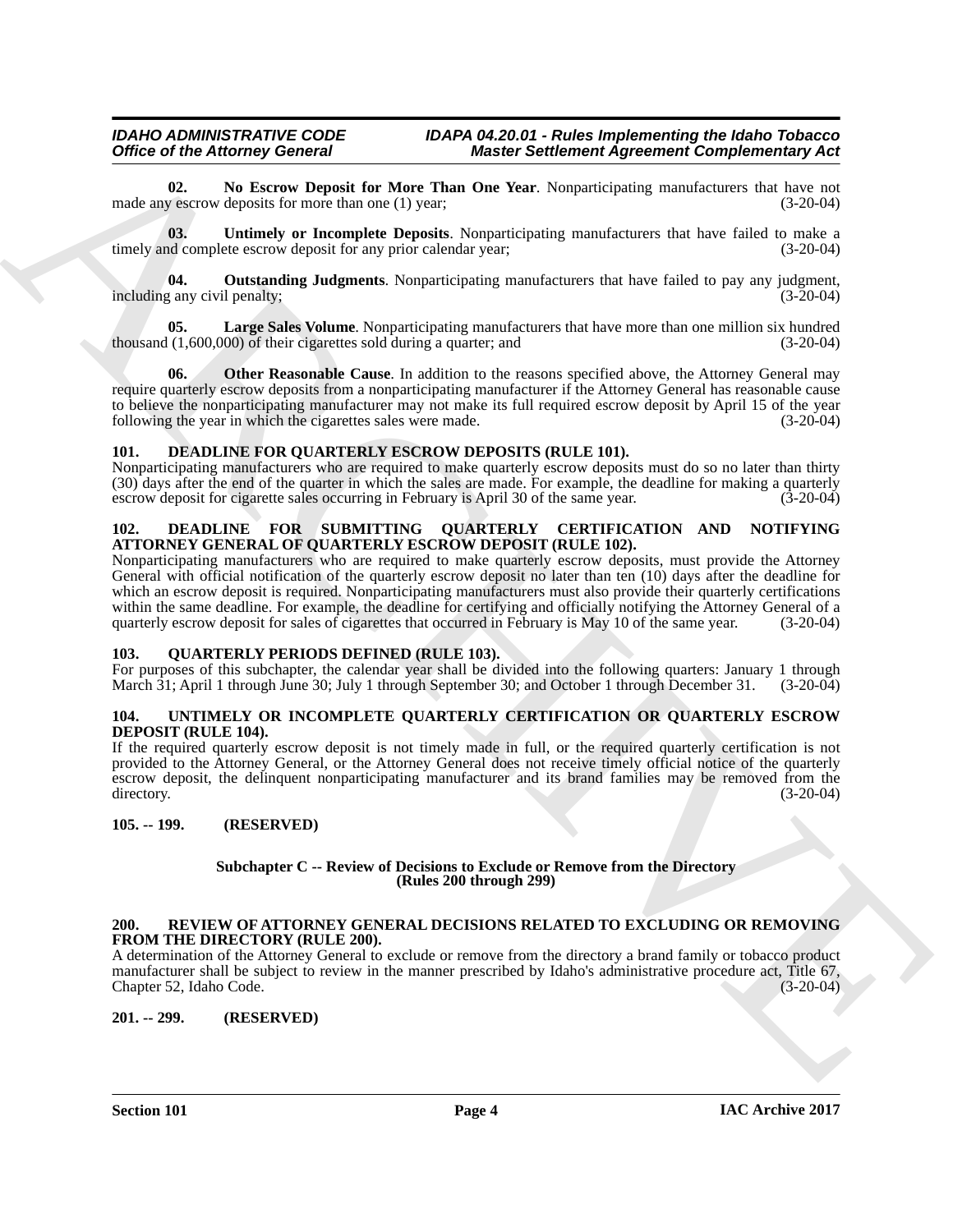#### **Subchapter D -- Directory (Rules 300 through 399)**

#### <span id="page-4-0"></span>**300. DIRECTORY (RULE 300).**

<span id="page-4-6"></span>The Attorney General shall develop, maintain and publish the directory, which shall list all tobacco product manufacturers that have provided current and accurate certifications conforming to the requirements of Section 39- 8403(1), Idaho Code, and all brand families that are listed in such certifications; provided, however, (3-20-04)

Office of the Attorney General<br>
Substant B. C. Considered Agreement Completionship Act<br>
Substant B. Substant B. C. Considered Agreement Completion Act<br>
Substant B. C. Considered Agreement Completion Act and the substantia **01. Missing or Noncompliant Certification**. The Attorney General shall not include or retain in such directory the name or brand families of any nonparticipating manufacturer that fails to provide the required certification or whose certification the Attorney General determines is not in compliance with Section 39-8403(1)(b) and (c), Idaho Code, unless the Attorney General has determined that such violation has been cured to the satisfaction of the Attorney General. (3-20-04)

<span id="page-4-5"></span>**02. Inadequate Escrow Deposit and Outstanding Judgments**. Neither a tobacco product manufacturer nor a brand family shall be included or retained in the directory if the Attorney General concludes in the case of a nonparticipating manufacturer that: (3-20-04)

**a.** Any escrow payment required pursuant to Section 39-7803(b), Idaho Code, for any period and for any brand family, whether or not listed by such nonparticipating manufacturer, has not been fully paid into a qualified escrow fund governed by a qualified escrow agreement that has been approved by the Attorney General; or

 $(3-20-04)$ 

**b.** Any outstanding final judgment, including interest thereon, for a violation of Idaho's tobacco master settlement agreement act has not been fully satisfied for such brand family and such manufacturer. (3-20-04)

#### <span id="page-4-11"></span><span id="page-4-1"></span>**301. PUBLICATION OF DIRECTORY (RULE 301).**

The directory will be developed and published by September 1, 2003. The directory will be available on the Internet at the Attorney General's website. The homepage for the Attorney General's website at http://www.ag.idaho.gov/ index.html. (3-20-04)

#### <span id="page-4-2"></span>**302. DIRECTORY FOR JULY 1, 2003 TO SEPTEMBER 1, 2003 (RULE 302).**

For the time period July 1, 2003 to September 1, 2003, the directory shall be deemed to be every participating manufacturer and every nonparticipating manufacturer who has established and properly funded a qualified escrow<br>(3-20-04) fund for Idaho.

<span id="page-4-8"></span>**01. Participating Manufacturers in Directory**. The Attorney General maintains a list, available for inspection, of every participating manufacturer for the time period July 1, 2003 to September 1, 2003. (3-20-04)

<span id="page-4-7"></span>**02. Nonparticipating Manufacturers in Directory**. Attorney General maintains a list, available for inspection, of every nonparticipating manufacturer which, for the time period July 1, 2003 to September 1, 2003, established and properly funded a qualified escrow fund for Idaho. (3-20-04)

#### <span id="page-4-10"></span><span id="page-4-3"></span>**303. DIRECTORY UPDATES (RULE 303).**

The Attorney General shall update the directory as necessary in order to correct mistakes and to add or remove a tobacco product manufacturer or brand families to keep the directory in conformity with the requirements of this chapter and Section 39-8403, Idaho Code. (3-20-04)

#### <span id="page-4-9"></span><span id="page-4-4"></span>**304. DIRECTORY UPDATE NOTICES -- STAMPING AGENTS (RULE 304).**

The Attorney General shall transmit by electronic mail, if possible, or by other means as are reasonable to each stamping agent, notice of the addition to, or removal from, the directory of any tobacco product manufacturer or brand family. With respect to notices of removal from the directory, such notice shall be provided ten (10) calendar days prior to the Attorney General removing the tobacco product manufacturer or its brand family or both from the directory. (3-20-04)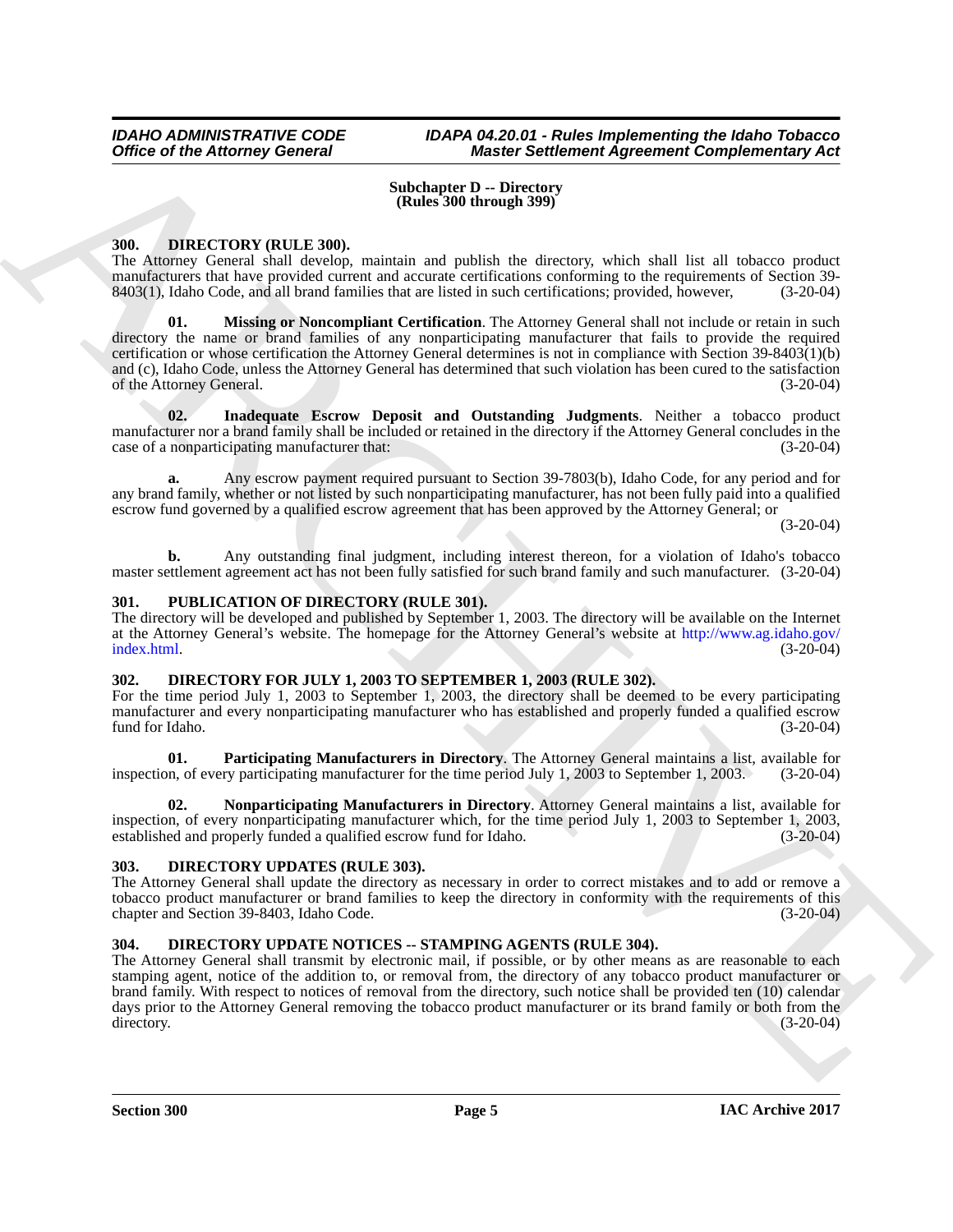#### <span id="page-5-5"></span><span id="page-5-0"></span>**305. DIRECTORY UPDATE NOTICES -- TOBACCO PRODUCT MANUFACTURER -- ADDITION (RULE 305).**

Office of the Altomay General Motivate - DVBACOV PRODUCTS Approximately Acts<br>
SET DREAD CONTROL WINDOWS - TURNS ON THE SET OF THE SET OF THE SET OF THE SET OF THE SET OF THE SET OF THE SET OF THE SET OF THE SET OF THE SET The first time a tobacco product manufacturer complies with Section 39-8403(1), Idaho Code, the Attorney General shall notify by mail the tobacco product manufacturer of such compliance and that it will be added to the directory. The notice shall also indicate each brand family of the tobacco product manufacturer that the Attorney General has determined will be added to the directory. (3-20-04)

#### <span id="page-5-6"></span><span id="page-5-1"></span>**306. DIRECTORY UPDATE NOTICES -- TOBACCO PRODUCT MANUFACTURER -- NONINCLUSION OR REMOVAL (RULE 306).**

The Attorney General shall notify by certified mail to the tobacco product manufacturer's agent for service of process of any decision not to include in or to remove from the directory the tobacco product manufacturer, a brand family of the tobacco product manufacturer, or both. With respect to notices of removal from the directory, such notice shall be provided ten (10) calendar days prior to the Attorney General taking action as provided in the notice. provided ten (10) calendar days prior to the Attorney General taking action as provided in the notice.

#### <span id="page-5-4"></span><span id="page-5-2"></span>**307. BURDEN OF ESTABLISHING ENTITLEMENT TO BE LISTED IN THE DIRECTORY (RULE 307).**

The burden of proof shall be on the tobacco product manufacturer to establish that it or a particular brand family is entitled to be listed in the directory. (3-20-04) entitled to be listed in the directory.

<span id="page-5-3"></span>**308. -- 999. (RESERVED)**